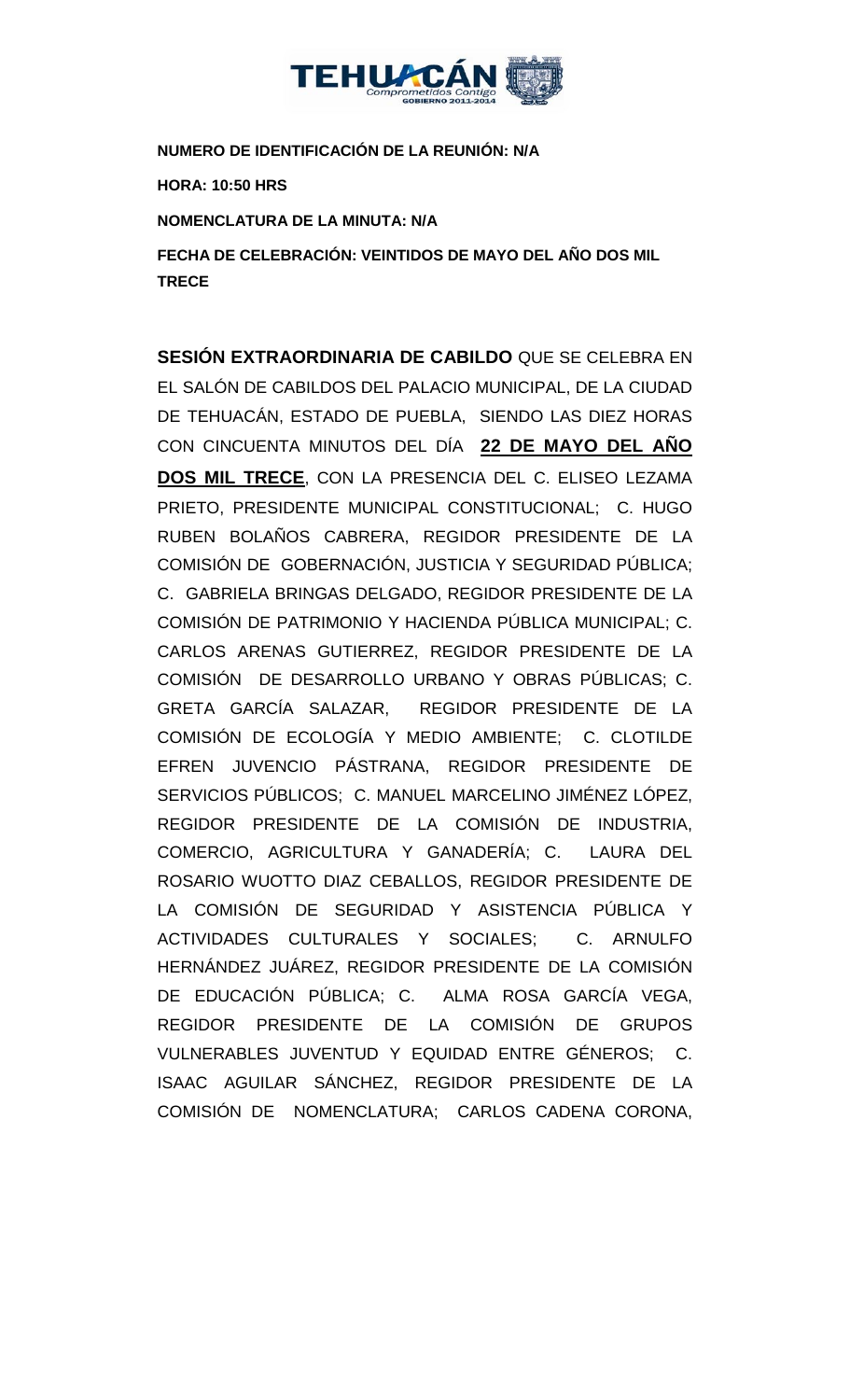REGIDOR PRESIDENTE DE LA COMISIÓN DE ACTIVIDADES DEPORTIVAS; C. ENRIQUE BUSTOS FLORES, REGIDOR PRESIDENTE DE LA COMISIÓN DE PATRIMONIO HISTÓRICO; C. LIC. ROBERTO IVÁN LINARES CHÁVEZ, SÍNDICO MUNICIPAL, ASÍ COMO EL C. DR. JOSÉ ORLANDO CUALLO CINTA, SECRETARIO DEL AYUNTAMIENTO QUIEN DA FE.---------------------------------------------

UNA VEZ QUE SE HA PASADO LISTA DE ASISTENCIA SE INFORMA LO SIGUIENTE:

NO SE ENCUENTRAN PRESENTES EN ESTA SESIÓN DE CABILDO LOS C.C. REGIDORES CARLOS CADENA CORONA, ALMA ROSA GARCÍA VEGA Y PROFR. ARNULFO HERNÁNDEZ JUÁREZ.

SEÑOR PRESIDENTE LE COMUNICO QUE SE ENCUENTRAN 11 DE LOS MIEMBROS DEL CABILDO, POR LO ANTERIOR SE DECLARA EL QUÓRUM LEGAL PARA CONTINUAR CON LA PRESENTE SESIÓN DE CABILDO.

EL C. DR. JOSÉ ORLANDO CUALLO CINTA, PROCEDE A DAR LECTURA AL ORDEN DEL DÍA, MISMA QUE CONTIENE LOS SIGUIENTES PUNTOS:

## **1.- APERTURA DE LA SESIÓN**

#### **2.- LISTA DE ASISTENCIA**

#### **3.- DECLARATORIA DEL QUÓRUM**

#### **4.- PRESIDENCIA**

 ANÁLISIS, DISCUSIÓN Y EN SU CASO APROBACIÓN DEL PETITORIO QUE CONTIENE LA AUTORIZACION AL PRESIDENTE MUNICIPAL, C. ELISEO LEZAMA PRIETO, PARA EFECTUAR EL PAGO DE HASTA \$10,500,000 (DIEZ MILLONES QUINIENTOS MIL PESOS 00/100 M.N.) DE LOS CUALES SE DESTINARA LA CANTIDAD DE \$8,602,344.84, PARA LA CONSTRUCCION DE LA UNIVERSIDAD VIRTUAL A DISTANCIA, DE NUEVA CREACIÓN UBICADA EN LA CABECERA MUNICIPAL DE TEHUACAN, PUE., Y QUE EN CASO DE NO CUBRIR EL PAGO CON ALGUNAS MINISTRACIONES CALENDARIZADAS DE AGOSTO Y<br>SEPTIEMBRE DEL 2013, LA SECRETARÍA DE FINANZAS Y LA SECRETARÍA DE FINANZAS ADMINISTRACION REALIZARA EL PAGO CON CARGO A LAS PARTICIPACIONES QUE EN INGRESOS FEDERALES LE CORRESPONDE RECIBIR AL MUNICIPIO EN LOS MESES DE SEPTIEMBRE Y OCTUBRE DEL 2013.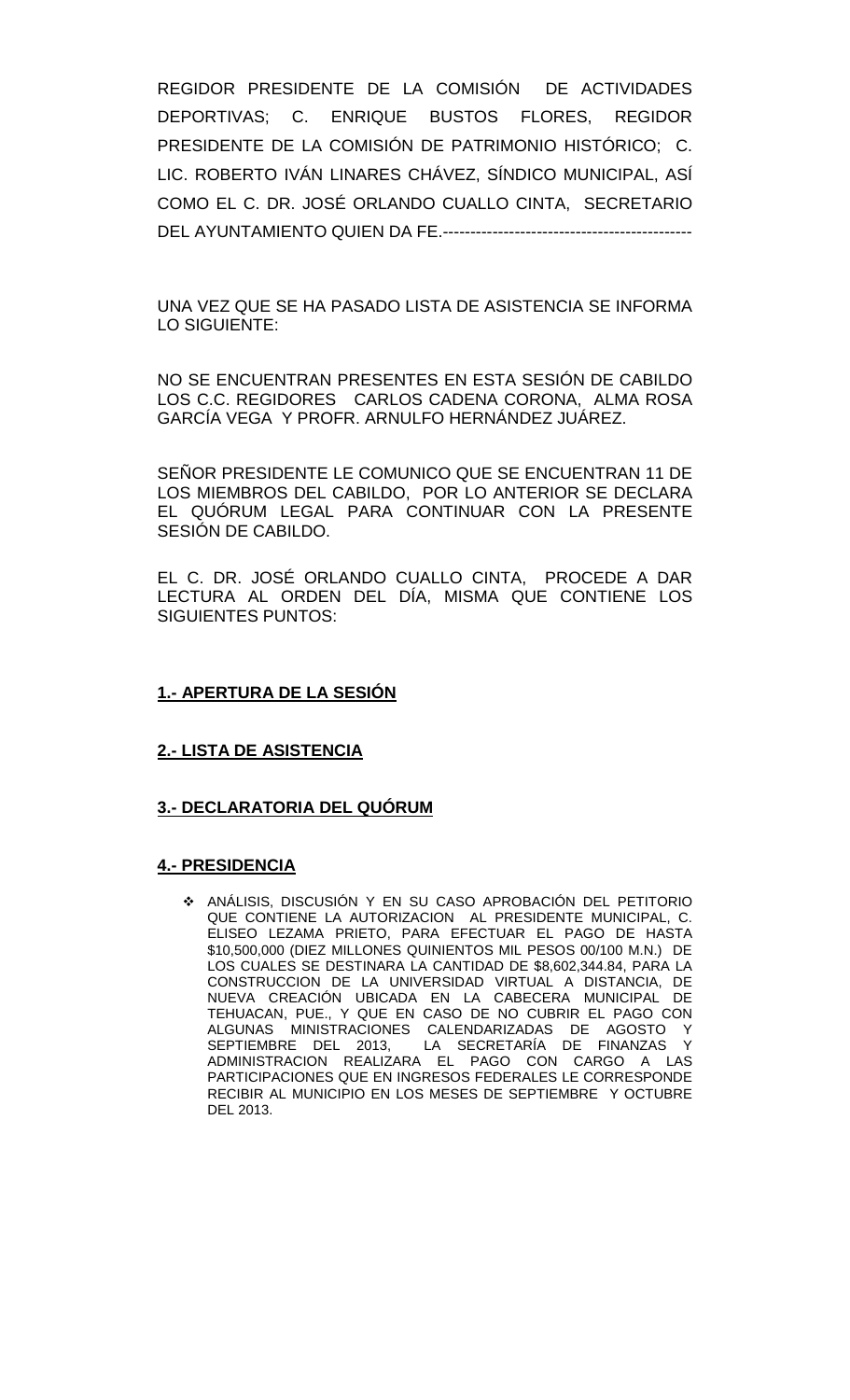**PRESIDENCIA.- ANÁLISIS, DISCUSIÓN Y EN SU CASO APROBACIÓN DEL PETITORIO QUE CONTIENE LA AUTORIZACION AL PRESIDENTE MUNICIPAL, C. ELISEO LEZAMA PRIETO, PARA EFECTUAR EL PAGO DE HASTA \$10,500,000 (DIEZ MILLONES QUINIENTOS MIL PESOS 00/100 M.N.) DE LOS CUALES SE DESTINARA LA CANTIDAD DE \$8,602,344.84, PARA LA CONSTRUCCION DE LA UNIVERSIDAD VIRTUAL A DISTANCIA, DE NUEVA CREACIÓN UBICADA EN LA CABECERA MUNICIPAL DE TEHUACAN, PUE., Y QUE EN CASO DE NO CUBRIR EL PAGO CON ALGUNAS MINISTRACIONES CALENDARIZADAS DE AGOSTO Y SEPTIEMBRE DEL 2013, LA SECRETARIA DE FINANZAS Y ADMINISTRACION REALIZARA EL PAGO CON CARGO A LAS PARTICIPACIONES QUE EN INGRESOS FEDERALES LE CORRESPONDE RECIBIR AL MUNICIPIO EN LOS MESES DE SEPTIEMBRE Y OCTUBRE DEL 2013.**

SEÑOR PRESIDENTE, TIENE USTED EL USO DE LA PALABRA.

EL C. ELISEO LEZAMA PRIETO, PRESIDENTE MUNICIPAL CONSTITUCIONAL PROCEDE A DAR LECTURA AL DOCUMENTO DE REFERENCIA, MISMO QUE A LA LETRA DICE:

## "…AYUNTAMIENTO DEL MUNICIPIO DE **TEHUACÁN**, PUEBLA 2011-2014 ACTA DE CABILDO

EN EL MUNICIPIO DE **TEHUACÁN**, ESTADO DE PUEBLA, SIENDO LAS DIEZ HORAS CON CINCUENTA MINUTOS DEL DÍA **22 DE MAYO DE 2013**, REUNIDOS EN EL SALÓN DE CABILDOS DEL PALACIO MUNICIPAL, LOS CC. PRESIDENTE MUNICIPAL, REGIDORES, SÍNDICO MUNICIPAL, TESORERO Y SECRETARIO DEL AYUNTAMIENTO QUIEN ACTÚA Y DA FE DE LA PRESENTE, CON FUNDAMENTO EN LOS ARTÍCULOS 70 A 77, 78 Y 91 DE LA LEY ORGÁNICA MUNICIPAL, 11 APARTADO A FRACCIÓN VIII Y APARTADO B FRACCIÓN I, Y 40 DE LA LEY DE PLANEACIÓN PARA EL DESARROLLO DEL ESTADO DE PUEBLA, UNA VEZ VERIFICADO EL QUÓRUM LEGAL, SE DA INICIO A LA SESIÓN EXTRAORDINARIA DE CABILDO CON EL OBJETO DE TOMAR LOS SIGUIENTES:

#### **ACUERDOS**

**PRIMERO.-** CON RELACIÓN AL CONVENIO DE COLABORACIÓN SUSCRITO ENTRE EL GOBIERNO DEL ESTADO Y EL MUNICIPIO DE **TEHUACÁN**, EL CABILDO DEL AYUNTAMIENTO AUTORIZA AL PRESIDENTE MUNICIPAL, PARA EFECTUAR EL PAGO DE HASTA **\$10´500,000.00 (DIEZ MILLONES QUINIENTOS MIL PESOS 00/100 M.N.),** DE LOS CUALES SE DESTINARÁ LA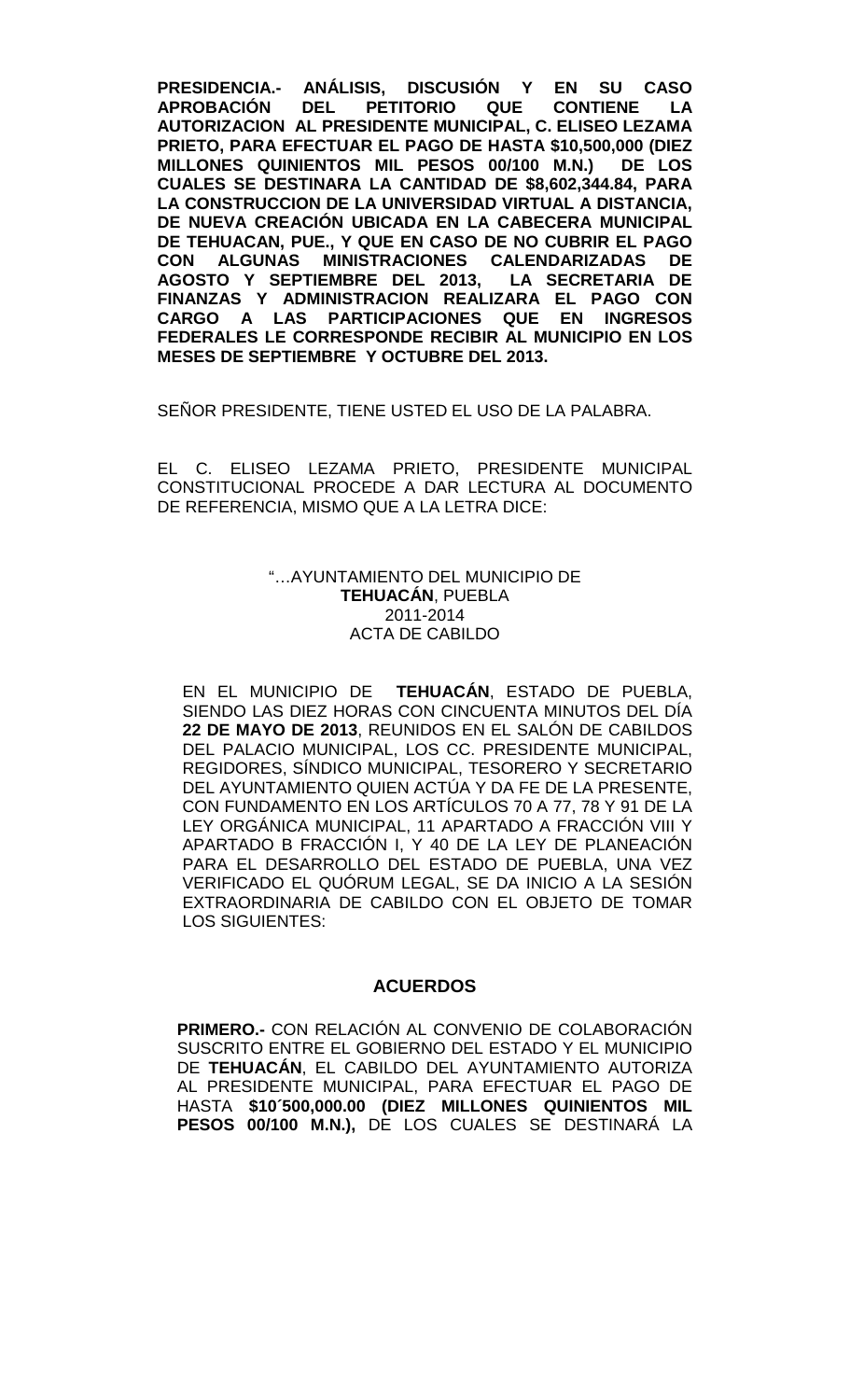CANTIDAD DE **\$8´602,344.84 (OCHO MILLONES SEISCIENTOS DOS MIL TRESCIENTOS CUARENTA Y CUATRO PESOS 84/100 M.N.)** PARA **CONSTRUCCIÓN DE DOS LABORATORIOS DE CÓMPUTO, UN SALÓN DE USOS MÚLTIPLES, CUATRO AULAS**  DIDÁCTICAS, COCINA, LAVANDERÍA, **DIRECCIÓN Y DORMITORIOS EN LA UNIVERSIDAD DE EDUCACIÓN A DISTANCIA DE NUEVA CREACIÓN, UBICADA EN LA CABECERA MUNICIPAL DE TEHUACÁN, PUE.;** Y LA CANTIDAD DE **\$1´897,655.16 (UN MILLÓN OCHOCIENTOS NOVENTA Y SIETE MIL SEISCIENTOS CINCUENTA Y CINCO PESOS 16/100 M.N.)** PARA **SUMINISTRO DE MOBILIARIO Y EQUIPO PARA DOS LABORATORIOS DE CÓMPUTO, UN SALÓN DE USOS MÚLTIPLES, CUATRO AULAS DIDÁCTICAS, COCINA, LAVANDERÍA, ENFERMERÍA, DIRECCIÓN Y DORMITORIOS EN LA UNIVERSIDAD DE EDUCACIÓN A DISTANCIA DE NUEVA CREACIÓN, UBICADA EN LA CABECERA MUNICIPAL DE TEHUACÁN, PUE.,** EN CASO DE NO CUBRIR ALGUNAS DE LAS MINISTRACIONES CALENDARIZADAS DE **AGOSTO Y SEPTIEMBRE DE 2013** EN EL CONVENIO CITADO, LA SECRETARÍA DE FINANZAS Y ADMINISTRACIÓN REALIZARÁ EL PAGO **CON CARGO A LAS PARTICIPACIONES QUE EN INGRESOS FEDERALES LE CORRESPONDE RECIBIR AL MUNICIPIO** EN LOS MESES DE **SEPTIEMBRE Y OCTUBRE DE 2013.** 

ASIMISMO, EN EL SUPUESTO DE QUE LOS RECURSOS SEÑALADOS PREVIAMENTE NO SEAN SUFICIENTES PARA<br>CUBRIR EL DESTINO ESPECÍFICO MENCIONADO, EL CUBRIR EL DESTINO ESPECÍFICO MENCIONADO, EL PRESIDENTE MUNICIPAL DEBERÁ CUBRIR LOS FALTANTES RESPECTIVOS CON OTROS RECURSOS QUE FORMAN PARTE DEL PATRIMONIO DE LA HACIENDA PÚBLICA MUNICIPAL.

**SEGUNDO.-** CON ESTA FECHA EL HONORABLE CABILDO AUTORIZA AL PRESIDENTE MUNICIPAL A QUE OTORGUE **MANDATO** ESPECIAL IRREVOCABLE A FAVOR DE LA SECRETARÍA DE FINANZAS Y ADMINISTRACIÓN DEL GOBIERNO DEL ESTADO DE PUEBLA, PARA QUE **EN CASO DE INCUMPLIMIENTO** DEL PUNTO ANTERIOR, SE REALICE **EN NOMBRE Y REPRESENTACIÓN DEL MUNICIPIO DE TEHUACÁN**, EL PAGO DE LAS OBLIGACIONES CONTRAÍDAS A QUE SE REFIERE EL PUNTO PRIMERO ANTES REFERIDO, CON **CARGO A LAS PARTICIPACIONES QUE EN INGRESOS FEDERALES LE CORRESPONDEN RECIBIR AL MUNICIPIO EN LOS MESES DE SEPTIEMBRE Y OCTUBRE DE 2013.**

# **DICHO ACUERDO ES TOMADO POR MAYORÍA CON ONCE VOTOS A FAVOR, POR PARTE DE LOS INTEGRANTES DEL HONORABLE CABILDO.**

NO HABIÉNDO ASUNTO QUE TRATAR SE DA POR TERMINADA LA PRESENTE SESIÓN DE CABILDO, SIENDO LAS ONCE HORAS CON CINCO MINUTOS DEL DÍA VEINTIDOS DE MAYO DEL AÑO DOS MIL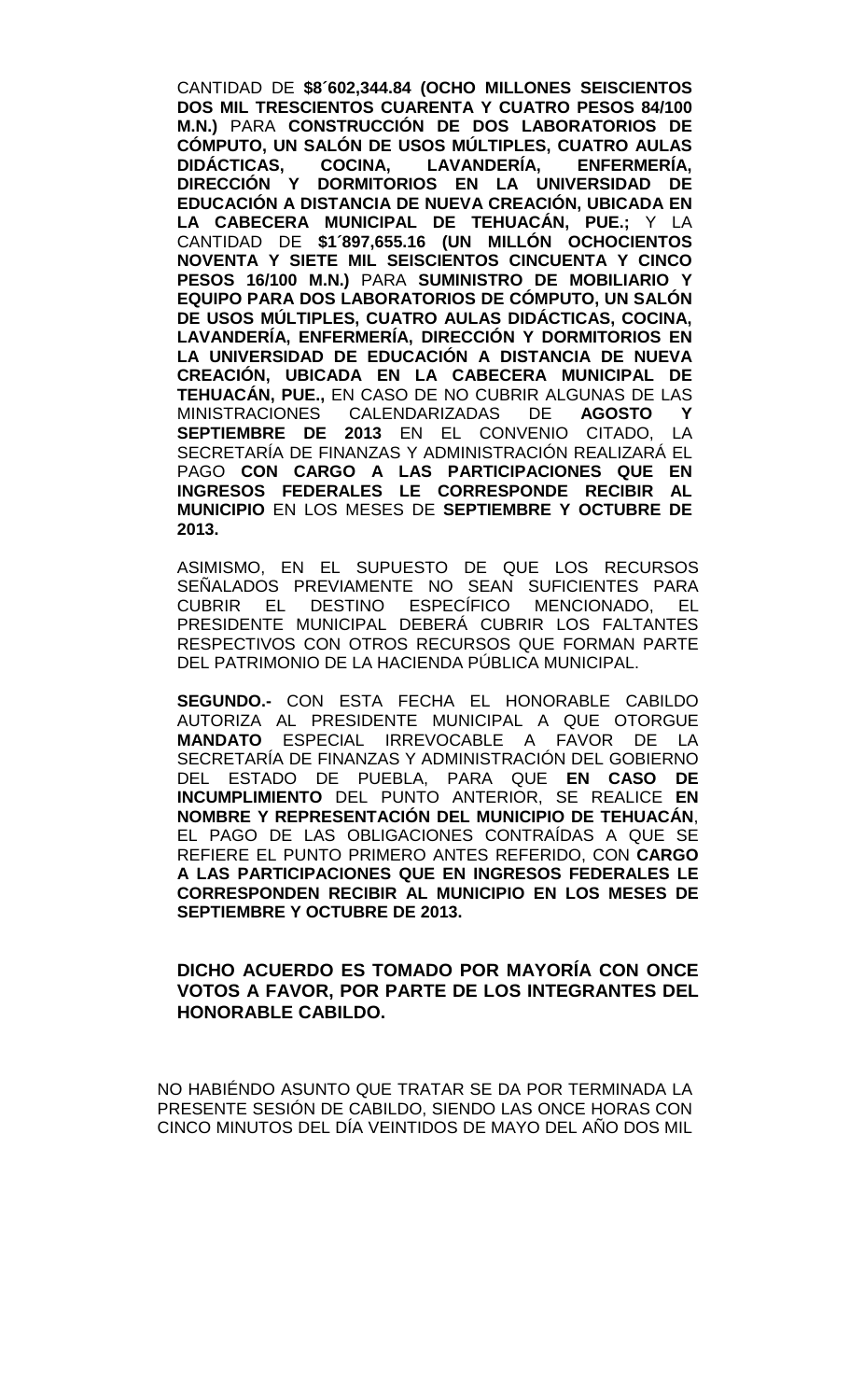## TRECE, PROCEDIENDOSE A LEVANTAR LA PRESENTE ACTA QUE FIRMAN LOS QUE EN ELLA INTERVINIERON.- DOY FE.------------------

# **SECRETARIO DEL H. AYUNTAMIENTO**

# **C. JOSÉ ORLANDO CUALLO CINTA.**

| <b>C. ELISEO LEZAMA PRIETO</b>             |                |
|--------------------------------------------|----------------|
| <b>C. HUGO RUBEN BOLAÑOS CABRERA</b>       |                |
| <b>C. GABRIELA BRINGAS DELGADO</b>         |                |
| <b>C. CARLOS ARENAS GUTIERREZ</b>          |                |
| <b>C. GRETA GARCIA SALAZAR</b>             |                |
| <b>C. CLOTILDE EFREN JUVENCIO PASTRANA</b> |                |
| <b>C. MANUEL MARCELINO JIMENEZ LOPEZ</b>   |                |
| C. LAURA DEL ROSARIO WUOTTO DIAZ CEBALLOS  |                |
| <b>C. ARNULFO HERNANDEZ JUAREZ</b>         | <b>AUSENTE</b> |

**C. ALMA ROSA GARCIA VEGA AUSENTE**